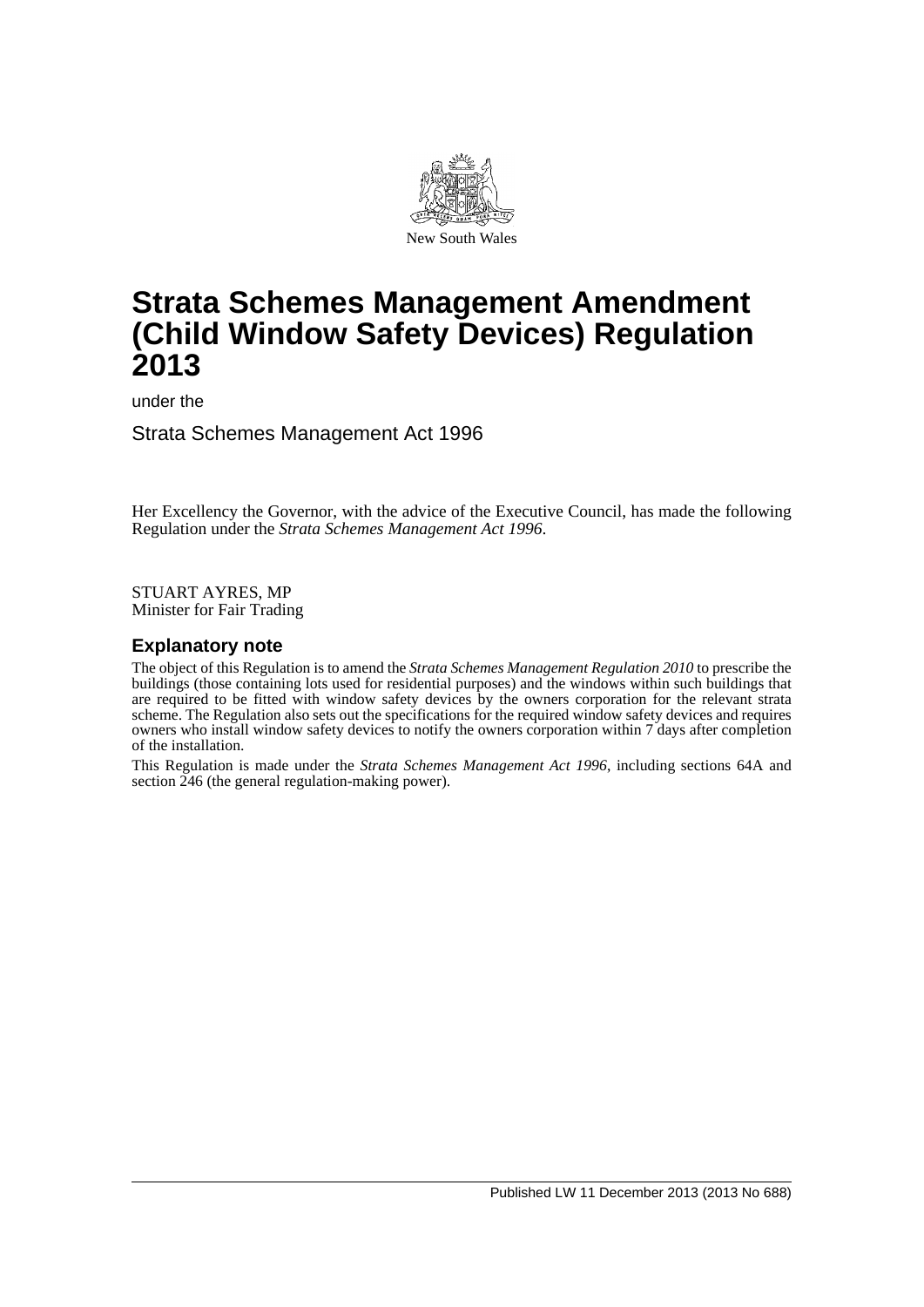# **Strata Schemes Management Amendment (Child Window Safety Devices) Regulation 2013**

under the

Strata Schemes Management Act 1996

#### **1 Name of Regulation**

This Regulation is the *Strata Schemes Management Amendment (Child Window Safety Devices) Regulation 2013*.

#### **2 Commencement**

This Regulation commences on 11 December 2013 and is required to be published on the NSW legislation website.